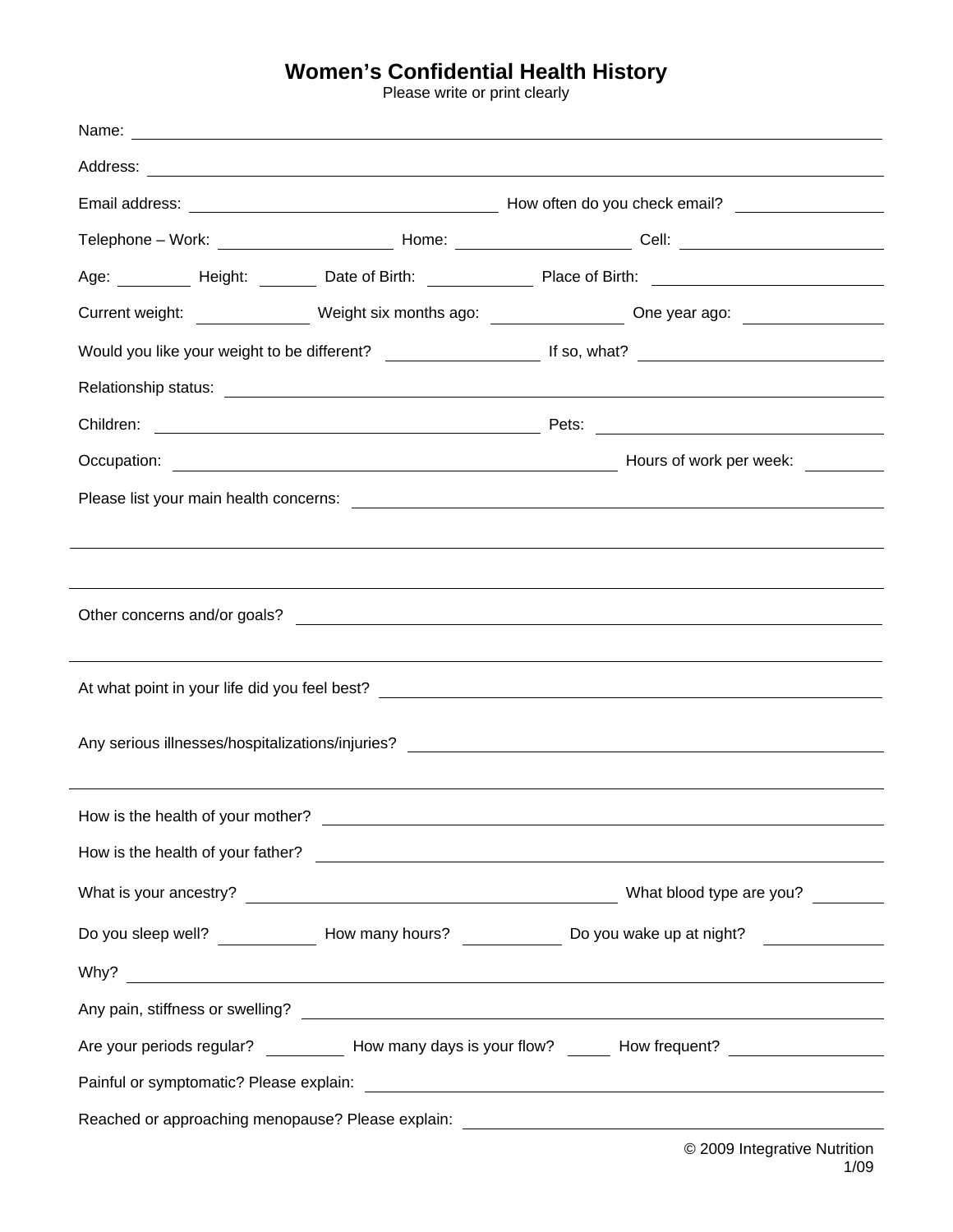| Birth control history:                                                                                                                                                                                                  |       |               |               |         |  |  |  |
|-------------------------------------------------------------------------------------------------------------------------------------------------------------------------------------------------------------------------|-------|---------------|---------------|---------|--|--|--|
| Do you experience yeast infections or urinary tract infections? Please explain:<br><u> 1989 - John Stone, amerikansk politiker (</u>                                                                                    |       |               |               |         |  |  |  |
|                                                                                                                                                                                                                         |       |               |               |         |  |  |  |
| Allergies or sensitivities? Please explain:<br><u> 1989 - Johann Stoff, deutscher Stoffen und der Stoffen und der Stoffen und der Stoffen und der Stoffen und der</u>                                                   |       |               |               |         |  |  |  |
| Do you take any supplements or medications? Please list:<br><u> 1989 - Johann Harry Harry Harry Harry Harry Harry Harry Harry Harry Harry Harry Harry Harry Harry Harry Harry</u>                                       |       |               |               |         |  |  |  |
|                                                                                                                                                                                                                         |       |               |               |         |  |  |  |
| Any healers, helpers or therapies with which you are involved? Please list: __________________________________                                                                                                          |       |               |               |         |  |  |  |
|                                                                                                                                                                                                                         |       |               |               |         |  |  |  |
|                                                                                                                                                                                                                         |       |               |               |         |  |  |  |
| What foods did you eat often as a child?                                                                                                                                                                                |       |               |               |         |  |  |  |
| <b>Breakfast</b>                                                                                                                                                                                                        | Lunch | <b>Dinner</b> | <b>Snacks</b> | Liquids |  |  |  |
|                                                                                                                                                                                                                         |       |               |               |         |  |  |  |
|                                                                                                                                                                                                                         |       |               |               |         |  |  |  |
|                                                                                                                                                                                                                         |       |               |               |         |  |  |  |
|                                                                                                                                                                                                                         |       |               |               |         |  |  |  |
| What's your food like these days?                                                                                                                                                                                       |       |               |               |         |  |  |  |
| <b>Breakfast</b>                                                                                                                                                                                                        | Lunch | <b>Dinner</b> | <b>Snacks</b> | Liquids |  |  |  |
|                                                                                                                                                                                                                         |       |               |               |         |  |  |  |
|                                                                                                                                                                                                                         |       |               |               |         |  |  |  |
|                                                                                                                                                                                                                         |       |               |               |         |  |  |  |
|                                                                                                                                                                                                                         |       |               |               |         |  |  |  |
| Will family and/or friends be supportive of your desire to make food and/or lifestyle changes?<br><u> a componente de la componenta de la componenta de la componenta de la componenta de la componenta de la compo</u> |       |               |               |         |  |  |  |
| What percentage of your food is home cooked? ___________________________________<br>Do you cook?<br><u> 1989 - Jan Barbara Barat, prima popula</u>                                                                      |       |               |               |         |  |  |  |
| Where do you get the rest from?<br><u> 1980 - Johann Barn, mars ann an t-Amhainn an t-Amhainn an t-Amhainn an t-Amhainn an t-Amhainn an t-Amhainn an </u>                                                               |       |               |               |         |  |  |  |
| Do you crave sugar, coffee, cigarettes, or have any major addictions?                                                                                                                                                   |       |               |               |         |  |  |  |